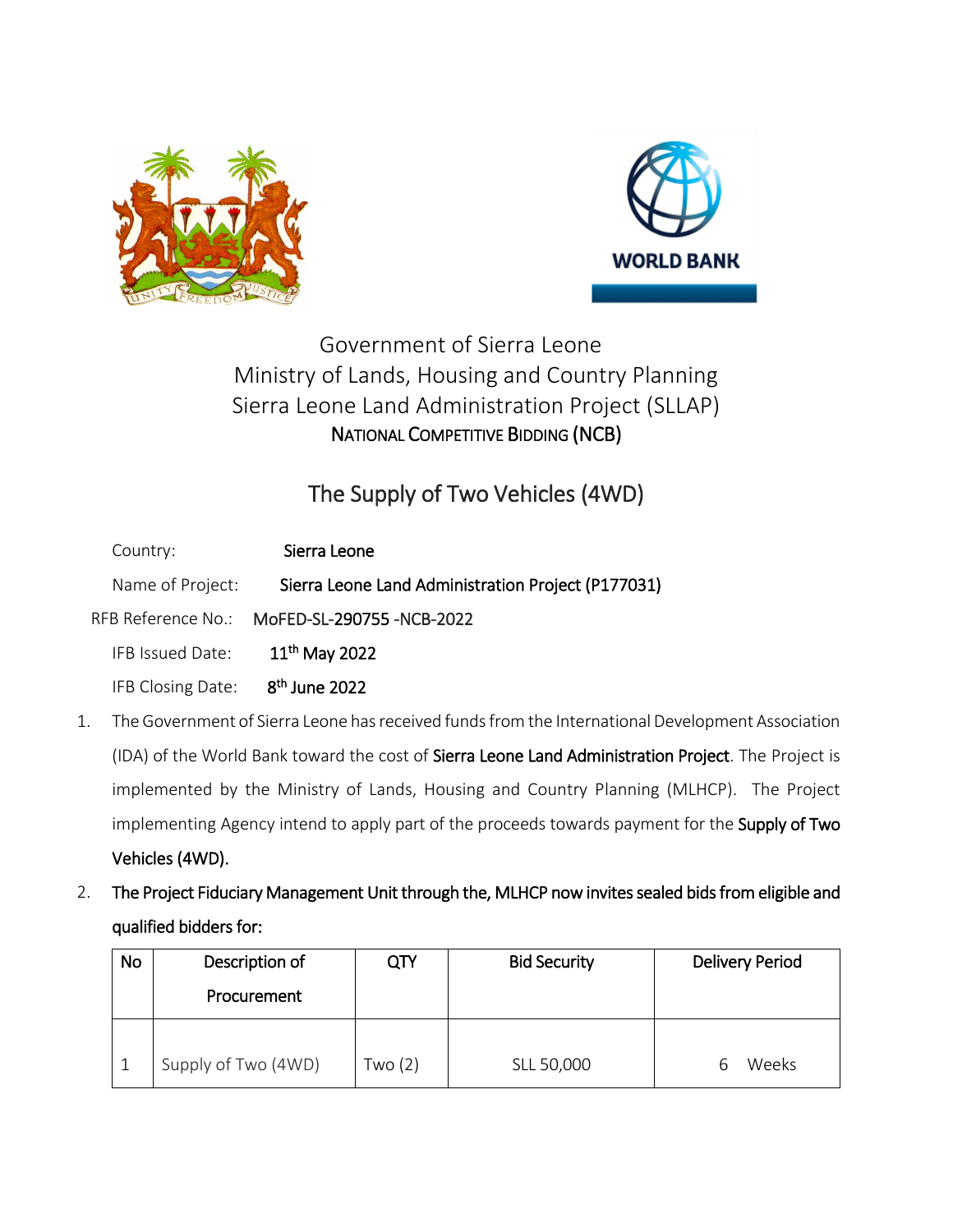|  | Fifty Million Leones |  |
|--|----------------------|--|
|  | (Le 50,000,000.00)   |  |

3. Bidding will be conducted through National Competitive Bidding (NCB) procurement using a Request for Bids (RFB) as specified in the World Bank's "Procurement Regulations for IPF Borrowers" Goods, Works, Non-Consulting and Consulting Services July 2016 Revised November 2017 and August 2018 Fourth Edition, November 2020 ("Procurement Regulations"), and the National Public Procurement Authority and is open to all eligible Bidders as defined in the Procurement Regulations.

Bidders must submit with their bids and meet the following:

- A valid Business registration certificate
- Bid Security of Eight Million Leones (Le, 50,000,000) from a reputable Commercial Bank;
- A valid tax clearance certificate.
- A valid NASSIT clearance certificate.
- A signed Integrity Pact; [*see attached*]
- Audited Financial Statements for the past 3 years
- A valid City Council clearance certificate
- **Evidence of Similar Supplies for the past 3 years**
- Manufacturers Authorization **with clear contact details**
- Business Profile of the Bidder/Supplier
- Original Brochure/ Technical Literature of the Items to be supplied
- 3. Interested and eligible Bidders may obtain further information and inspect the bidding documents at the address given below or by email to [kawenikargbo7@gmail.com](mailto:kawenikargbo7@gmail.com) or gsaffa74@gmail.com
- 4. The bidding document in English can be purchased by interested Bidders upon the submission of a written application to the address below and payment of a non-refundable fee of Seven Hundred

Thousand Leones (Le 700,000.00) or an equivalent in freely convertible currency. The PDF bidding

document may be sent by via email upon request. The method of payment will be by Bank transfer,

Wire transfer and Direct payment in the Account listed below:

## Bank: Eco Bank Sierra Leone Limited Account Name: Sierra Leone Land Administration Project (P177031) Account Number (Le): 6340031216 Bank Address: 3 Charlotte Street, Freetown.

6. Bids must be delivered to the address below on or before 8 th June 2022, at 1100hrs*.* Electronic Bidding will not be permitted. Late Bids will be rejected. Bids will be publicly opened on the 8<sup>th</sup> June 2022 at